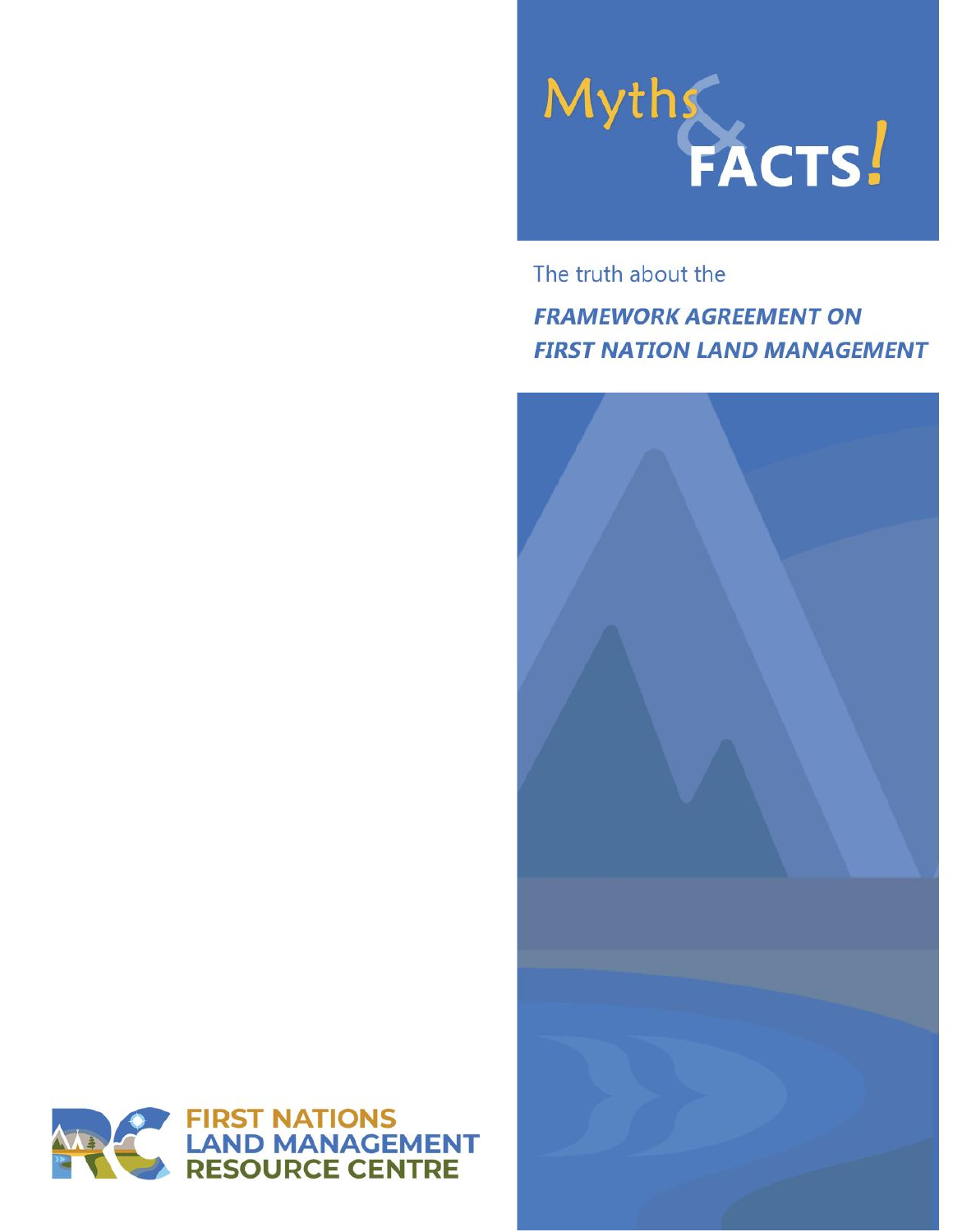# **The First Nations Land Management Act (FNLMA) is the guiding document that First Nations become subject to**

#### No, this is incorrect.

The First Nation Land Management Act (FNLMA) ratifies the *Framework Agreement on First Nations Land Management* (*Framework Agreement*). It is this agreement that is actively being implemented. First Nations sign the *Framework Agreement*, ratify the *Framework Agreement* by a community vote and implement the *Framework Agreement* through their land codes.

# **The Framework Agreement/Land Code will force First Nations members to relinquish their Indian Status**

No, neither document can or does affect eligibility for, or relinquishment of, Indian Status or Band Membership.

#### **The Framework Agreement/Land Codes create "Municipalities" of First Nations**

No. Municipalities are creations of provincial law and subject to Provincial legislation. First Nations are not under provincial authority or made municipalities under the *Framework Agreement.*

## **There is a "secret transfer" document that shifts responsibility to the province for First Nation lands**

No. There is no such document. First Nations do not come under the jurisdiction of provinces through this process.

## **The Framework Agreement/Land Code prevents First Nations from asserting Aboriginal Title over Lands**

No. Aboriginal and treaty rights are not affected by the *Framework Agreement*. According to the Supreme Court, reserve lands are already subject to Aboriginal Title. First Nation rights to make Aboriginal Title claims to unceded or traditional lands are not changed.

#### **The Framework Agreement/Land Code is a land surrender**

No. In fact, land surrenders are prohibited under the *Framework Agreement*. First Nations reassert control over their reserve lands and resources, and in no way surrender any rights or title.

As a matter of law, no document could possibly be construed as a surrender of reserve lands without express words and a clear intention to that effect. No such wording or intention appears or has ever appeared in the *Framework Agreement*.

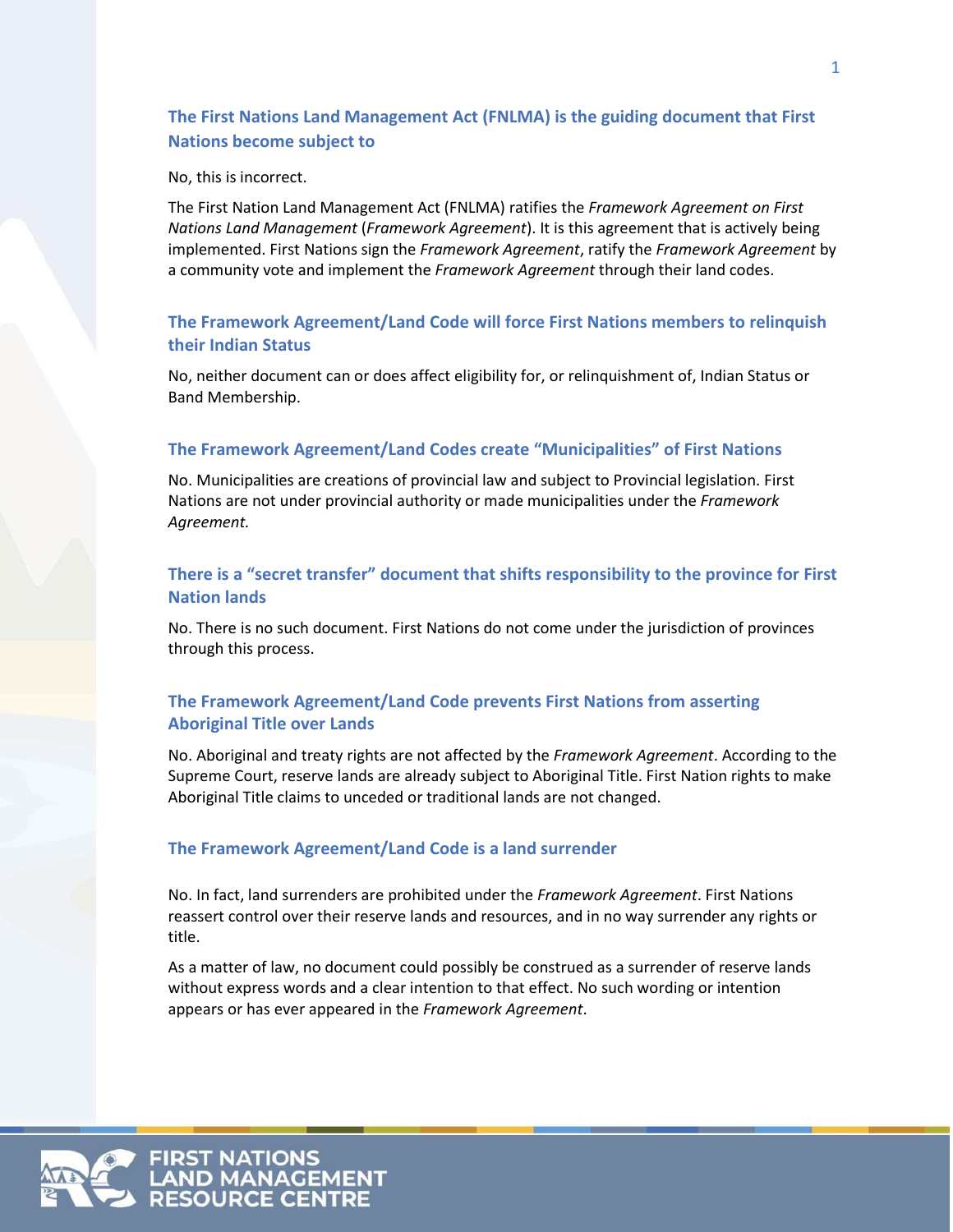# **The Framework Agreement/Land Code creates Fee Simple title out of Reserve Lands**

No. The *Framework Agreement* forbids the creation of such title. First Nation Lands continue to retain the same protections as "Lands Reserved for the Indians" under section 91(24) of the Constitution Act, 1867. The First Nations Lands Advisory Board and the First Nations which have signed the Framework Agreement are strongly opposed to turning reserve lands into fee simple lands and passed a resolution in 2010 stating that.

# **The Framework Agreement/Land Code is about getting rid of lands reserved for the Indians**

No. See above. No in fact the opposite occurs as follows:

- Surrender for sale of reserve land is prohibited
- Expropriation of land by the province is prohibited
- Expropriation of land by the federal Crown is very restricted to a national public purpose, for as short a time as possible, with a reversion to reserve status after the use is over. In addition, other land of equal size and value is given reserve status. This results in an overall larger reserve.

# **The Framework Agreement/Land Code is part of Canada's Inherent Right/Self Government Policy**

No. The *Framework Agreement* was negotiated and completed before the creation of Canada's Inherent Right Policy.

#### **The Framework Agreement/Land Code will create taxation**

No, nothing in the *Framework Agreement* imposes any requirement for taxes

# **The Framework Agreement is an unstudied, unproven experiment with no statistics or tangible outcomes**

No, there are many First Nations that have been operating under their own land codes for more than 18 years now. 81 First Nations in Canada have developed, approved and implemented their own land codes. A wealth of information is freely available on the labrc.com website and the websites of most Operational First Nations.

A number of independent KPMG studies have documented and measured the benefits as experienced by operational First Nations to the *Framework Agreement*. These studies are also available on the labrc.com website.